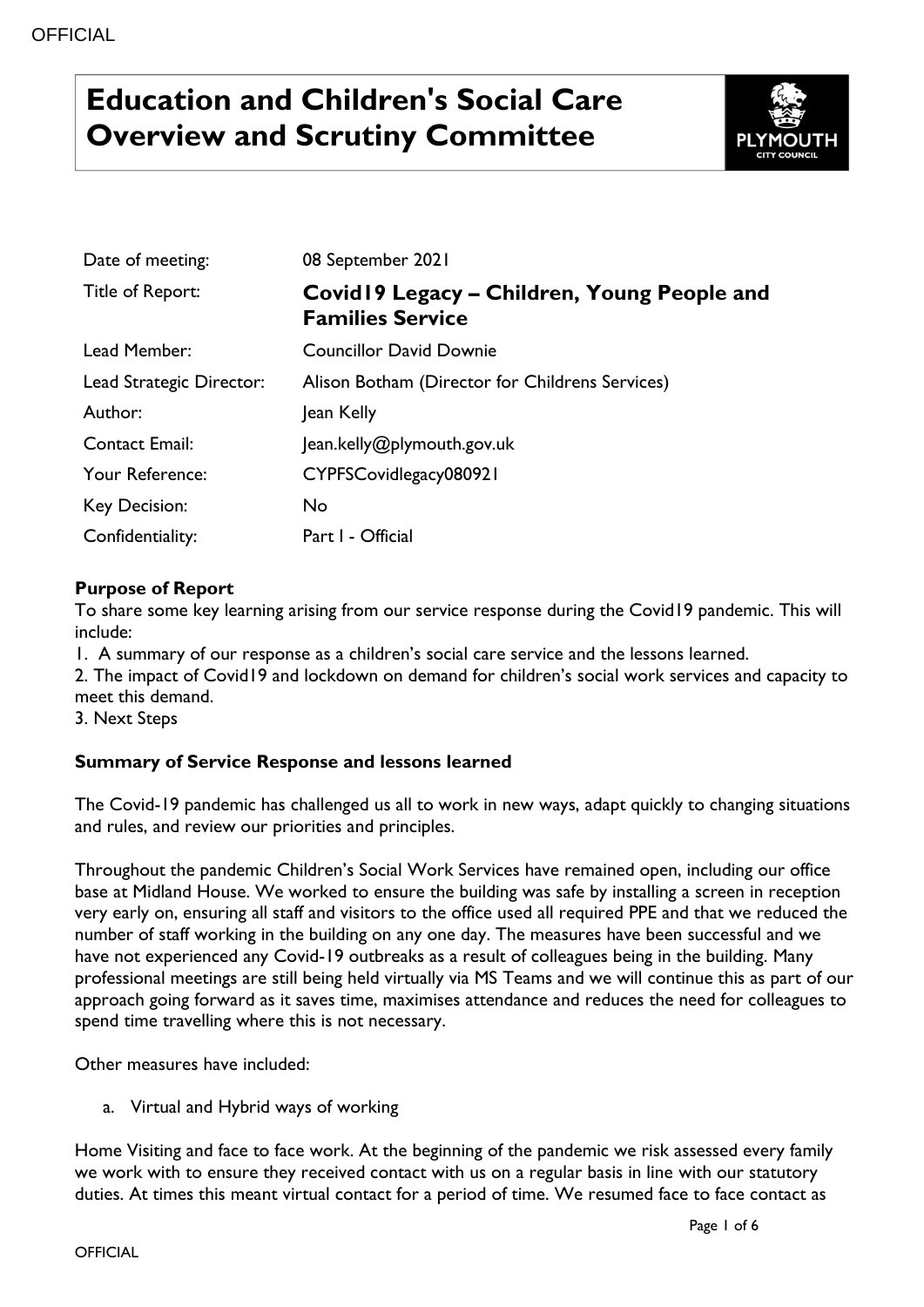soon as this was possible with all children in the summer of 2020. We have ensured that all families who are new to our service are seen face to face.

The benefits of virtual contact to support our visits and interventions with families have been continued and we now use this to supplement our contact and this has enhanced our ability to reach out and respond to families.

Court Proceedings. A number of young people and families open to our service are involved in court proceedings (care and adoption proceedings and criminal proceedings in the youth court). Initially, as court hearings were held virtually for most of lockdown, there were some delays in finalising some legal proceedings. We have worked very well with the judiciary to progress children's cases where there have been delays. The courts have now adopted a hybrid approach where some participants can attend court directly and others join hearings remotely.

Supporting children with a social worker to attend school: we have worked hard to support children to continue to attend school during periods of full lockdown. We were able to maintain a positive level of engagement throughout helping to mitigate the impact of any loss of educational support for this group of children. Working partnership between social work and EPS, the virtual school and schools were strengthened during this time to support children. We plan to continue this by linking social work managers with clusters of schools to support positive communication and problem solving together. This will commence during the autumn term in liaison with schools in the city.

b. Health Safety and Wellbeing

Testing and Vaccinations: All staff in Children's Social Care were offered vaccinations at the beginning of 2021 and by March most of our staff had received both doses. This supported their direct contact with families, offering everyone assurance that we were taking all measures to support safety.

Impact on stress and morale: This has been a significant issue for all practitioners and managers in our service. The wellbeing champions have offered regular advice and tips for colleagues to ensure they were taking breaks, taking leave, ensuring positive activities to support them as the pandemic progressed. This was well supported by a range of regular advice from the HR service. Daily meetings took place to support colleagues working from home and a rotation of staff coming into the office has support connectivity and support.

We have ensured that regular workplace risk assessments are undertaken with all staff members as part of their 1:1 meetings with their manager. These help understand how well colleagues are managing working from home as well generalised issues related to morale and wellbeing.

Working from home: Social work regularly requires practitioners and those supporting them to deal with significant and traumatic issues with families. During the pandemic they have sought to manage this while working from home where they can. However, this has had an impact on morale for some colleagues given the extended nature of lockdown. Practitioners require regular opportunities to seek advice, support and debrief from others. This can be much more difficult to achieve consistently when working virtually. Social workers are used to seeking out that support in an office experience to support their resilience, perspective and approach. We are very fortunate to have a significant number of newly qualified social work staff joining our service each year and it is crucial that they benefit from this advice, support and development. We expect that as we progress, we will be able to support colleagues to be office based 50% of the time while the rest of their time will be spent visiting families and working from home. We believe that this flexible approach with increased office based time will effectively support colleagues to deal with the impact (sometime significant) on practitioners.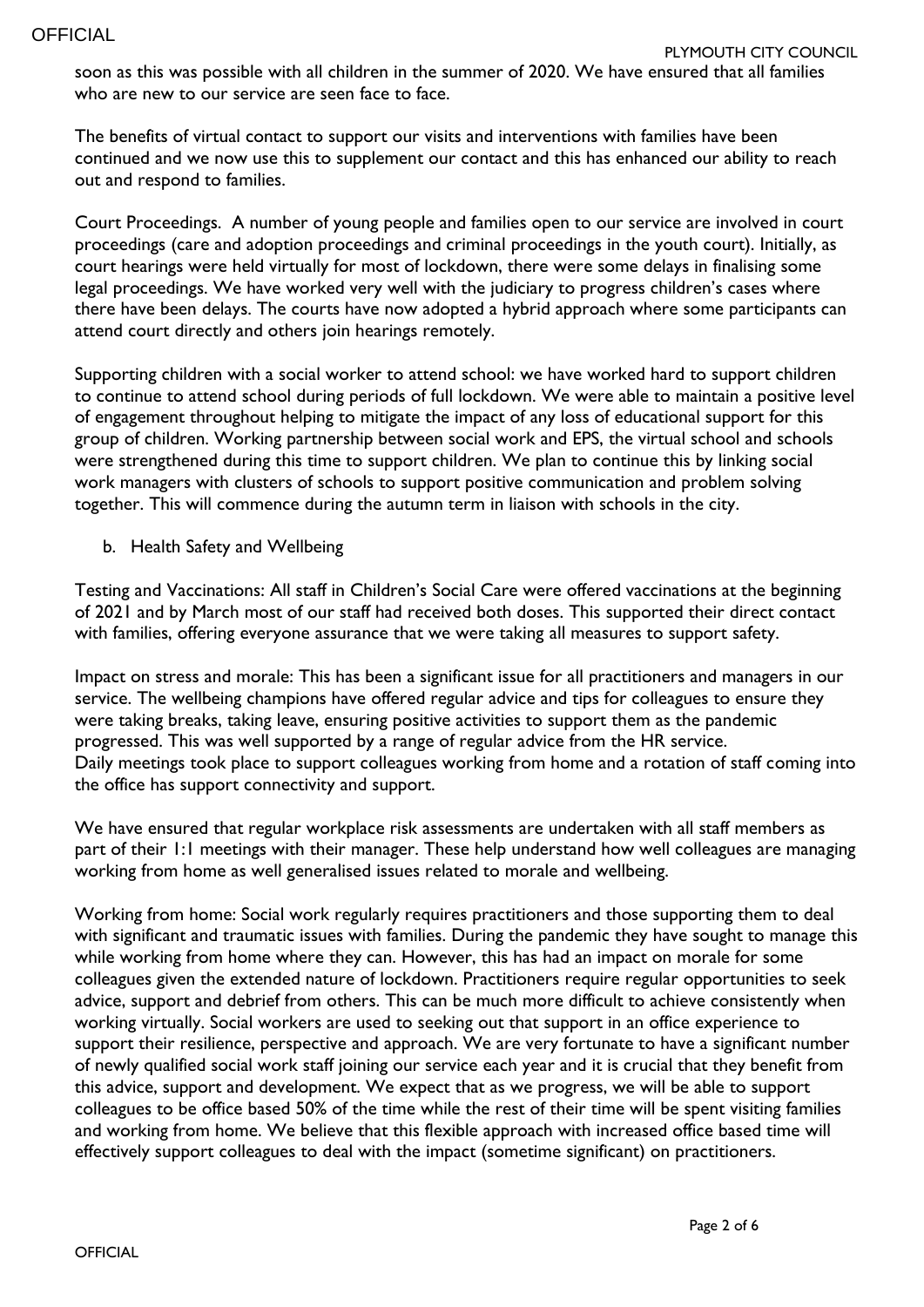#### PLYMOUTH CITY COUNCIL

Staffing issues: Turnover of social work staff has increased during the pandemic and this is understood to have happened for a number of reasons some of which are related to the impact of the pandemic. Reasons include pressure of work, opportunities in other local authorities or social work agencies such as fostering agencies, lifestyle choices and other personal reasons to ensure a different work-life balance. Aligned to this, however, our vacancy rate remains low at 1.7% and this compares favourably against other local authorities regionally.

We saw a considerable reduction in the level of long terms sickness during the first year of the pandemic. However this has begun to slowly increase in the past 2 months. We are monitoring this closely as we are aware that colleagues are tired following the impact of the pandemic including and the significant increase in demand on children's social work services.

c. Partnership networking

A regular Covid-19 response meeting with key partners has continued throughout the pandemic. This has supported information sharing about demand and capacity issues. This system wide forum has supported us to raise issues where there were gaps or challenges in our responses to families.

## **Impact of Covid19/Lockdown on demand for Children's Social Work Services**

Demand for Children's Social Care Services during the pandemic has increased significantly. We are currently working with approximately 500 more children than we were at the beginning of the pandemic. This is a 25% increase in demand.

This has happened for a number of reasons, including:

- We have kept our office and services open throughout supporting families and other professionals to use our service during full and partial lockdowns.
- Some services offered a reduced service or closed during lockdown. Reduced services included offering virtual contact only or visiting in a crisis only. This gap led to an increase in families requiring a statutory response from the local authority.
- There was a rise in concerns related to domestic abuse, parental substance misuse and neglect.
- There was a rise in the number of older adolescents who required an emergency response due to family crisis and breakdown.

This increase in demand has required additional practitioner capacity. We have continued to recruit to all vacant posts. Other measures put in place include:

- Additional social work posts were agreed in October 2020 to address the demand issues at that time. This has been agreed on a permanent basis, adding 8.5 social workers to our staffing establishment across the service. However, this was not sufficient to respond to the level of demand we were experiencing.
- A further increase in social work capacity has recently been agreed and we have attracted social workers in a variety of ways. This includes individuals joining permanently or as locums.
- We have contracted an independent organisation called Innovate to provide a team of experienced social workers to work with us for 6 months. This a social work owned organisation and they come with a track record of supporting a range of local authorities across the country. The team joined us on  $9<sup>th</sup>$  August and are integrating well with our service. They have taken on full caseloads and this is now impacting on the workloads of our practitioners in the referral and assessment service and our children's social work teams.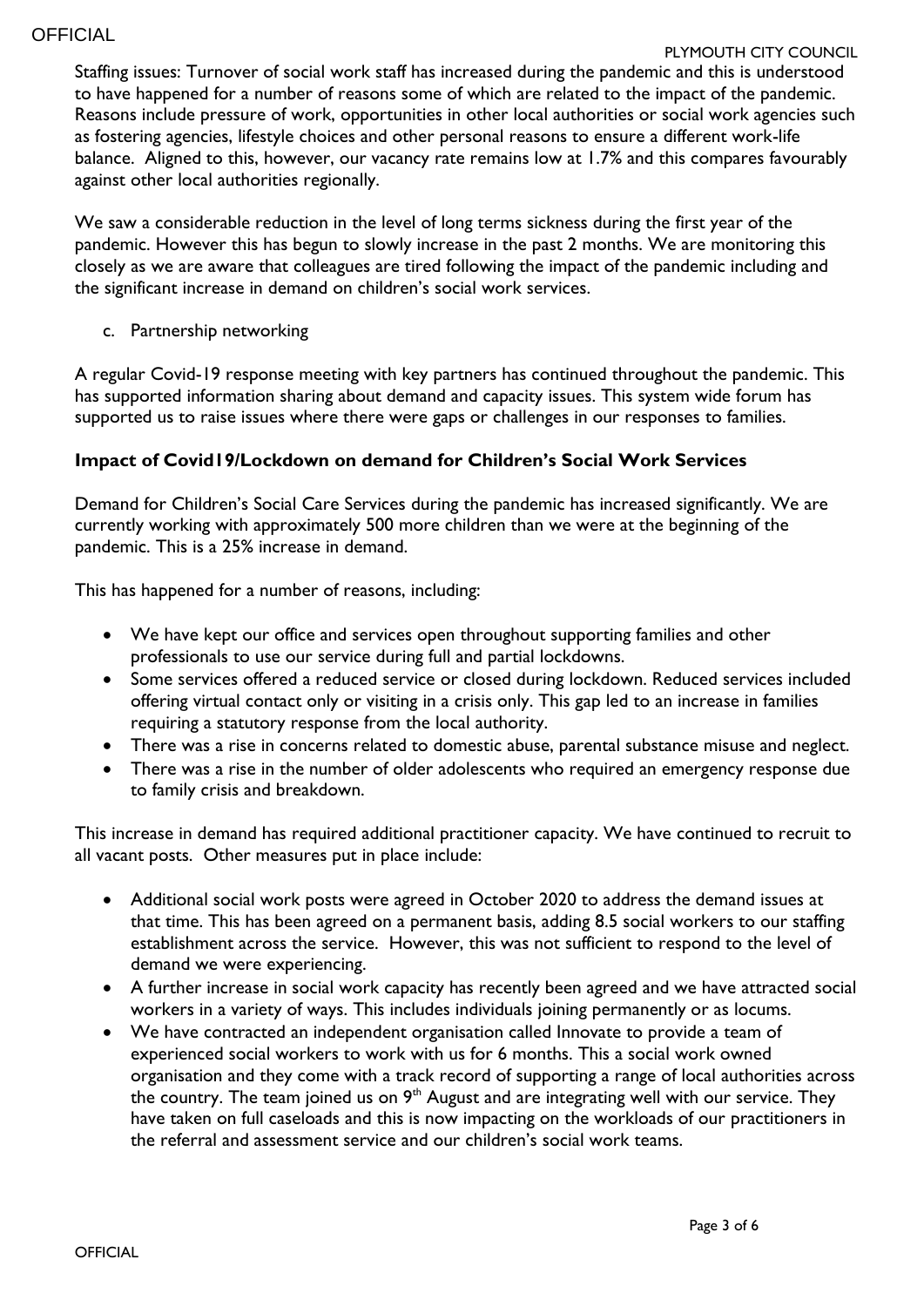The 6 week school holiday has seen a reduction in referrals and we will continue to review demand on a weekly basis to evaluate the impact of this on our long term ability to meet demand with our establishment.

Children in Need: This is the group of children who require a supportive response from social work and other partner agencies to work preventatively so that concerns and risk do not escalate necessitating either child protection planning or a consideration about their safety within their family. This group of children and young people represent the biggest group of children open to our service. We are working with partners to ensure we intervene effectively supporting families to build their support network and understanding of the issues they face so that we can minimise the need for longer term intervention.

Currently, the social work teams undertaking the preventative work also work with children subject to child protection plans and those children and young people who are subject to care proceedings. As a result, at times of increased demand, this important preventative work cannot always be prioritised as practitioners and the service would want and expect.

As a result of this, we are looking to realign these social work teams to support dedicated child in need support work to be undertaken. We are trialling a dedicated child in need team with social workers and family support workers focussing on supportive and preventative interventions. This will support parents and children to strengthen their own problem solving skills, improve parenting approaches where needed/wanted and to help build their network of support so that they can seek help when they need it. This work is aimed at supporting families to help themselves and seek support when they need it, thus reducing the need for statutory service involvement. We are commencing this trial currently and will report on its progress. We expect to see a range of positive benefits from this, including:

- Reduction in repeat referrals
- Reduction in escalating risk requiring child protection planning or the need to consider care proceedings.
- Reduction in the overall number of children in need.

Children in Care: The number of children in care has grown significantly since the beginning the pandemic. This has included increases in older children and adolescents not previously known where family relationships have broken down. This has been linked to the challenges of lockdown restrictions and the way this has exacerbated existing challenges families were trying to manage without any formal support. As a result, we currently have 67 more children in care that at the beginning of the pandemic in 2020 (499 children).

This number does include 3 additional unaccompanied asylum seeking young people we have recently agreed to support in line with our duties as part of the national transfer scheme.

This increase has had an impact on placement sufficiency issues that were already a challenge. Ideally we place children in local placements including foster care, residential placements that we block purchase from a commissioned provider and supported accommodation options for young people over the age of 16 years of age.

We have increased our local capacity to support young people by working with local providers to increase access to local placements. We are working to increase our in house fostering provision.

Many children in residential care need this provision for a short or medium timeframe to support them and prepare them for living within a family setting. We regularly review these children's care plans to support transition in a planned and supported way. During the pandemic, we have had to place some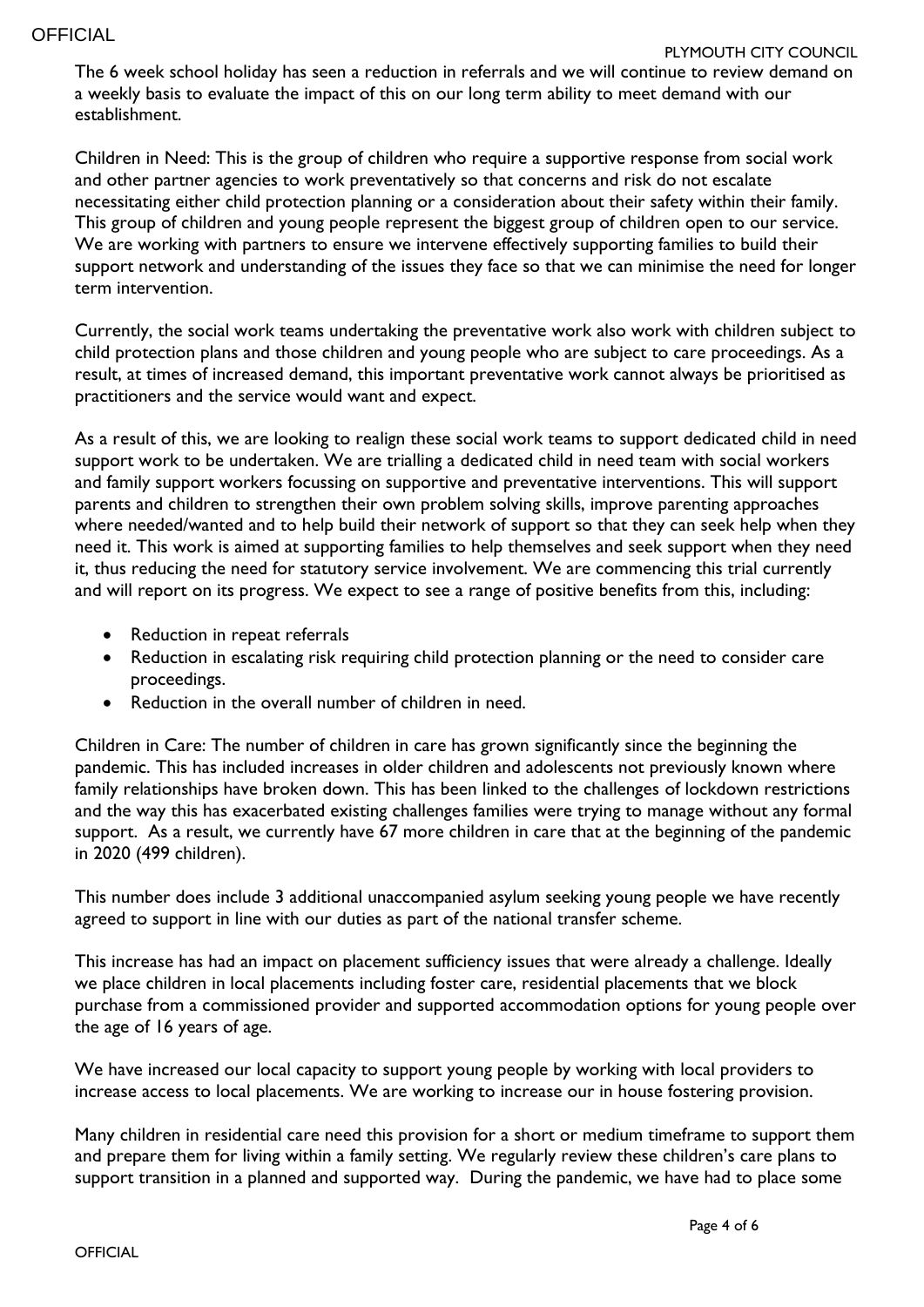#### PLYMOUTH CITY COUNCIL

children in residential care as there have been insufficient foster placements to meet their needs. We have reduced this number by 7 children in the past month due to a focused piece of work to identify appropriate family based placements or by supporting them to be reunified with immediate or extended family members where this is assessed as in their best interest. Our Adolescent Support Team undertake this work to support reunification.

We continue to monitor this closely in order to ensure we are supporting children in our care for only the time they need this care and in the right placement arrangement to meet their needs.

### **Some Next Steps**

- 1. Continue to use a blended approach to service delivery. This includes MS teams and we all now use this as a standard part of our delivery approach, particularly for professional meetings.
- 2. Trial our Child in Need only team to prioritise preventative work to reduce levels of need.
- 3. Ensure all staff have booster vaccinations as soon as this is available.
- 4. Ensure continued regular testing and use of PPE (in contact with families and in our office settings).
- 5. Continued monitoring and review of all placement decisions in respect of children in care. We are closely monitoring all residential placement decisions to ensure children are in the right placement to meets their needs. Planned moves to local fostering placements will be supported as soon as this meets each child's needs and foster placement capacity allows.
- 6. We are working to update our Recruitment and Retention Strategy to support our continued commitment to ensuring we are supporting colleagues we recruit to stay with Plymouth to develop their career through meaningful training, support and progression pathways.

## **Recommendations and Reasons**

For information

## **Alternative options considered and rejected**

Report for information and discussion

## **Relevance to the Corporate Plan and/or the Plymouth Plan**

Click here to enter text.

#### **Implications for the Medium Term Financial Plan and Resource Implications:**

Increased demand has had an impact on resources with the additional costs reflected in the 2021/22 outturn forecast and 2022/23 MTFP.

#### **Carbon Footprint (Environmental) Implications:**

During the pandemic changes to the ways we are working has resulted in a reduction in our carbon footprint in a number of ways, including less use of cars to travel to the office due to working from home arrangements. We have also reduced the use of photocopying and other paper-based resources.

## **Other Implications: e.g. Health and Safety, Risk Management, Child Poverty:**

*\* When considering these proposals members have a responsibility to ensure they give due regard to the Council's duty to promote equality of opportunity, eliminate unlawful discrimination and promote good relations between people who share protected characteristics under the Equalities Act and those who do not.*

Click here to enter text.